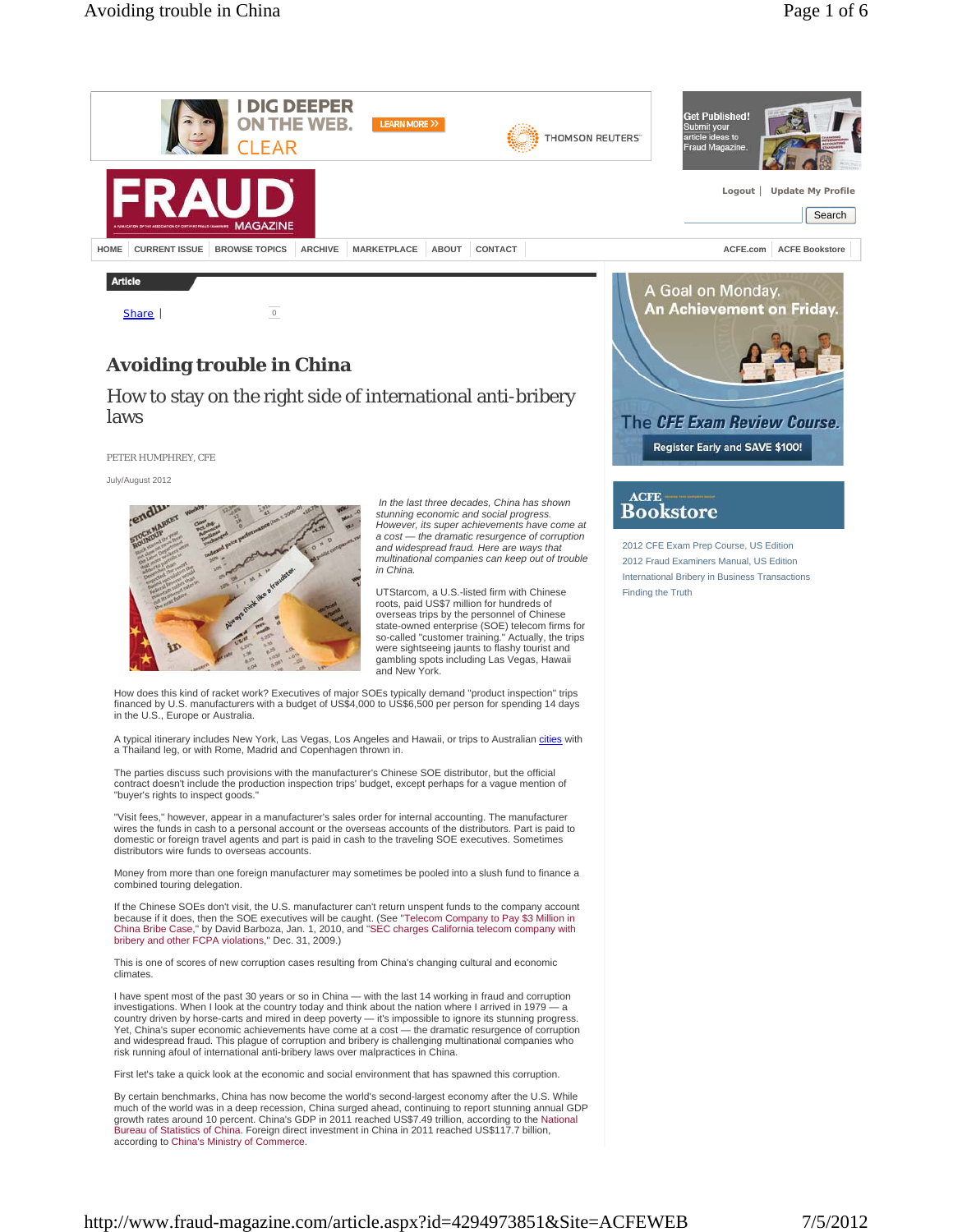Against China's amazing economic backdrop, the country has the world's largest population — 1.3 billion plus now and still growing. Half this population still lives off the land, with income levels much lower than the wealth of the coastal cities and the urban elites. One of the largest drivers of graft and fraud in China is this economic polarization of rich and poor and the pressure to make money by every imaginable shortcut. Let's look at a few illustrations of this wealth gap.

Despite China being the world's second largest economy, its per capita GDP is a mere fraction of America's. Mainland China's in 2011 was US\$5,555, according to the National Bureau of Statistics of China compared with about US\$48,387 in the U.S, according to the World Economic Outlook Database of the International Monetary Fund. We see data like China's retail sales growing 17.1 percent in 2011 while the rest of the world is in recession. But urban per capita disposable income in 2011 stood at a paltry annual level of US\$3,461 according to the National Bureau of Statistics of China.

In the countryside, where half the population lives, rural per capita income in 2011 was just US\$1,107 per year, according to the National Bureau of Statistics of China. We see lots of stories about Chinese millionaires, but the figures above mean that half the Chinese population lives on little more than \$2 per day. The wealth gap is a major contributing factor to bribery in this country.



And then there's the issue of ethics. China is still burdened with the legacy of the Cultural Revolution, a radical Maoist political upheaval in the 1960s and 1970s that trashed all traditional virtues, religions and philosophies and closed down all the schools and vilified all the teachers. The aftermath of that revolution was a moral vacuum. People no longer knew what to teach their children, and a free-for-all unfolded in Chinese society when their new leader Deng Xiaoping egged them on with slogans such as "To get rich is glorious" and "It doesn't matter whether a cat is black or white, so long as it catches mice."

I attended a lecture last year by Fan Gang, a respected senior official economist with China's

National Economic Research Institute, who said illegal income in China adds up to 15 percent of its GDP. Another scholar, Hu Angang from Tsinghua University has estimated, that about 16 percent of GDP is lost to white-collar crimes including bribery and fraud (See his article, "Corruption: The biggest social pollution in China," in his 2001 book, "China: Challenging Corruption," Zhejiang People's Publishing House.)

Another leading Chinese economist, Wang Xiaolu, says income for the richest families is 65 times that of<br>the poorest families, in sharp contrast to a 23-fold gap cited in official reports.(See Xiaolu's Jan. 7 presentation at Shanghai Jiaotong University, "Income distribution and structural reform.") Add in some jealousy, the pressure to improve material life and the post-Cultural Revolution morality, and you have a great recipe for graft, say Chinese compliance professionals who I work with.

Benchmarked against the rest of the world, China looks bad for its level of corruption. Transparency International (TI), a respected organization affiliated with the United Nations, publishes an annual corruption index. On a scale of 10 for the cleanest and 1 for the dirtiest countries, China scores 3.6 points for the propensity of people to extract bribes. Another index ranking the countries most likely to pay bribes to win business abroad ranks those most likely to do this as scoring 10 and those least likely to use graft as scoring 1. In this table, China scores 6.5 points. In other words, well more than half of the time Chinese firms will give out bribes to win business.

In recent years, there have been some high-profile crackdowns. Although corruption still exists at all levels,<br>some recent cases have served as harsh warnings for those involved in such behavior. One of the harshest of all was the execution of the head of China's Food and Drug Administration for large-scale corruption.

And in 2011, China's leadership quashed a \$2 billion corruption scandal in the Railway Ministry centered upon China's bullet train project. President Hu Jintao took office nearly 10 years ago pledging to crack down hard on corruption, but as his term nears its end most people today would say things have gotten worse, not better, with the scale of cases that emerge appearing larger and larger.

China's prosecutors, in 2010, the last year for which this figure is available, conducted about 140,000 corruption investigations and recovered RMB 9 billion ill-gotten gains (RMB is the Renminbi, the official<br>currency of China), which is probably just the tip of the iceberg according to "Cases accepted by<br>disciplinary and s official newspaper of the ruling Chinese Communist Party.

However, there are reports that bribe givers now secretly offer further compensation payments to corrupt officials who do jail time. The bribers and the corrupt officials know that time in prison is short, and the government rarely uses the death penalty for economic crimes, according to "Bribers offer 'jail term compensation' to bribes released from prison," in the Oct. 20, 2010 issue of Procuratorate Daily, the official newspaper of China's Public Prosecutions Office.

This is the Chinese environment in which Western multinationals operate. At the same time, they face growing pressure from home-based legislation to comply with their own country's anti-bribery laws outlawing the use of bribery in overseas business. It's a Catch-22.

#### **INTERNATIONAL ANTI-BRIBERY LAWS**

The U.S. led the way in anti-overseas bribery legislation with the launch of the Foreign Corrupt Practices Act (FCPA) in 1977. The U.S. government didn't use the law much in its early years, but it's enforcing it much more in recent years. The U.S. Department of Justice (DOJ) has pursued and heavily fined a number of major U.S. and other multinationals for violating the FCPA.

Additional laws elsewhere have added weight to this clampdown. An OECD Anti-Bribery Convention (and the resulting 2009 Anti-Bribery Recommendation adopted by 39 countries) and a United Nations anti-bribery treaty mirror the FCPA. And many countries now have introduced national equivalents of these laws, most notably the United Kingdom, whose Serious Fraud Office is the investigative enforcer. In the U.S., the DOJ has more than 200 bribery cases undergoing or awaiting investigation.

These laws prohibit companies from bribing overseas officials to win business abroad. The definition of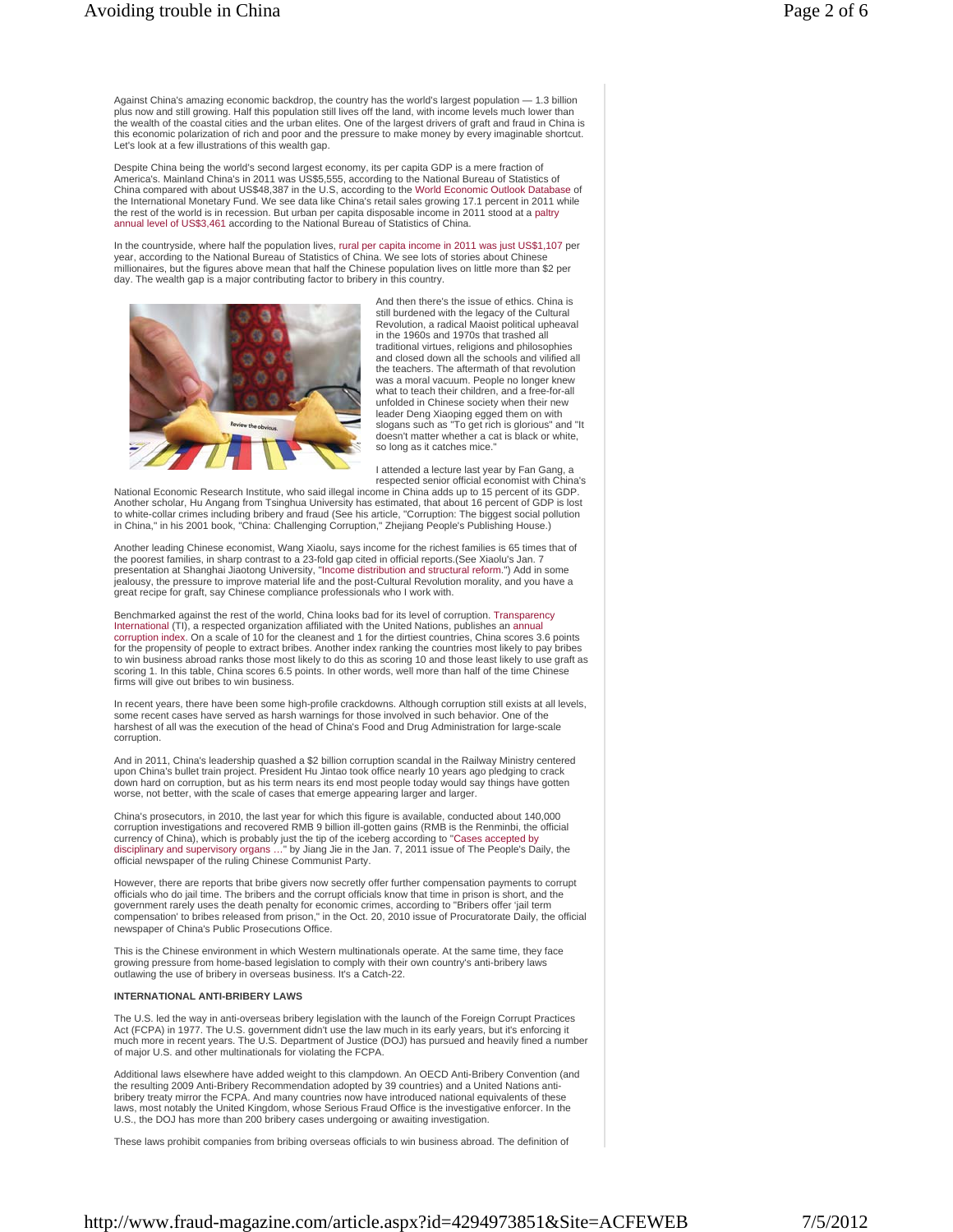overseas official in China is applied equally to executives of state-owned enterprises (SOEs). Of course, most multinationals doing business in China have to transact with SOEs on a regular basis. It's nearly impossible to not encounter an official who wants a bribe in cash or kind before granting an order or an approval, or some other kind of assistance or facilitation. Obviously, this is a major obstacle to conducting business in China. Many firms lose business to domestic outfits ready to pay bribes. I've found that the Chinese government mostly turns a blind eye to this type of graft, except in cases with political implications<br>because of its concern to keep the economy moving. With such an uneven playing field, this situation amounts to a non-tariff trade barrier for foreign firms

Even if a company wants to do clean business, a foreign firm can be a magnet for corrupt employees who'll lead it astray because the language and culture gap make it quite easy to use crooked practices undetected by management. These practices may include defrauding an employer through procurement and distribution frauds involving bribes or paying bribes to officials to obtain government orders, thus exposing the company to FCPA risks.

FCPA-style laws extend to all sorts of agents; corporations can't legally hide behind an intermediary third party such as a sales agent, distributor, reseller or "consultant" who pays out bribes to end-customers in state-owned entities. Ignorance about their activities isn't accepted as a defense against international antibribery laws.

Companies are forced to use self-protective ethics clauses and prohibitions in their contracts and to address FCPA concerns — especially selling practices in their due diligence on third parties, partners and acquisitions, and to respond in a conscientious and robust manner to all allegations, suspicions and reports of bribery within their business. Disclosure is obligatory. There's virtually no legal escape ladder.

The required response to a bribery case can take a brutal toll. In most cases, companies have to engage top-level law firms and forensic firms, and the work is usually large-scale, disruptive, costly and potentially embarrassing. When the investigation shows clearly that bribery has taken place, the company will usually be advised to confess apologetically to the DOJ or Securities and Exchange Commission (SEC) and then attempt to negotiate an out-of-court settlement or plea bargain.

Whistle-blowing complaints or suspicions aroused in internal audits are the common triggers for these investigations. When the alarm goes off, the firm has no legal option other than to contact lawyers, forensic accountants and investigators. Let us consider some examples. Some cases make headlines, with ruinous financial and reputational consequences for the implicated firms. Others stay out of the news and the courts after narrow escapes.

# **NAMED AND SHAMED**

#### **Lucent**

Lucent fired four top China executives in an incident related to "internal control deficiencies" that it said could potentially violate the FCPA. The case was said to relate to Lucent giving favors to state telecoms officials to win orders. In 2008, the DOJ reached an intercession agreement with Alcatel-Lucent that stipulated the firm would pay a US\$2.5 million fine for bribery in China.

Lucent, before merging with Alcatel, was accused of being involved in bribery. It was reported that its bribery included inviting Chinese officials for free sightseeing in the U.S. in exchange for obtaining some telecom equipment projects.



It was reported that from 2000 to 2003 Lucent spent millions of dollars arranging more than 300 tours for Chinese officials either for sightseeing or for entertainment and leisure. During this period, Lucent also<br>sponsored and arranged 24 tours for Chinese government clients. Under the pretense of factory visits and<br>training,

The DOJ, under the terms of an agreement with Alcatel-Lucent, asked the company to further strengthen<br>financial management and supervision. The DOJ dropped its criminal case against Alcatel-Lucent. (See<br>"SEC Files Settled

#### **Siemens**

A German anti-bribery probe and the DOJ snared Siemens for a global bribery scheme to obtain business. The Chinese government placed Shi Wanzhong, general manager of human resources at China Mobile,<br>China's largest mobile carrier, under investigation for accepting bribes from Siemens.

China Mobile, already rocked by a scandal facing its former vice president, now had to deal with the allegation that its HR manager provided extensive help to Siemens telecoms service during his tenure at China Mobile in Anhui Province. Siemens is said to have paid a US\$5 million fee to a consulting firm in Anhui whose representative was Shi's wife, although Shi actually controlled the firm. Shi was listed as a suspect directly after the 2008 Siemens' bribery scandal.

SEC investigations revealed Siemens had allocated millions of Euros for bribes in many countries, including China, to secure contracts. The projects in China involved in this bribery scandal included transportation, telecom and medical equipment. Since then, Siemens has launched a massive clean-up and public diplomacy campaign to restore its image and comply with the law. (See "Telecoms executive in bribes probe," by Li Xinran, ShanghaiDaily.com, April 4, 2010, and "Siemens Bribery Scandal Ends in Death Sentence," by Luo Jieqi and Zhao Hejuan, Caixin online, June 30, 2011.)

#### **NARROW ESCAPES AND CLOSE SHAVES**

I've been involved in a number of investigations that didn't make the headlines.

# **IT manufacturer**

A whistleblower alleged corruption among sales managers at a high-profile IT product manufacturer that sold to government entities. The firm was worried that illicit activity might include acts of bribery that would be subject to the FCPA. Management heard staff rumors. Our lengthy forensic investigation revealed that senior sales managers were involved in an elaborate extortion racket in which they received kickbacks from systems integration companies that were the de facto distributors of the firm's products.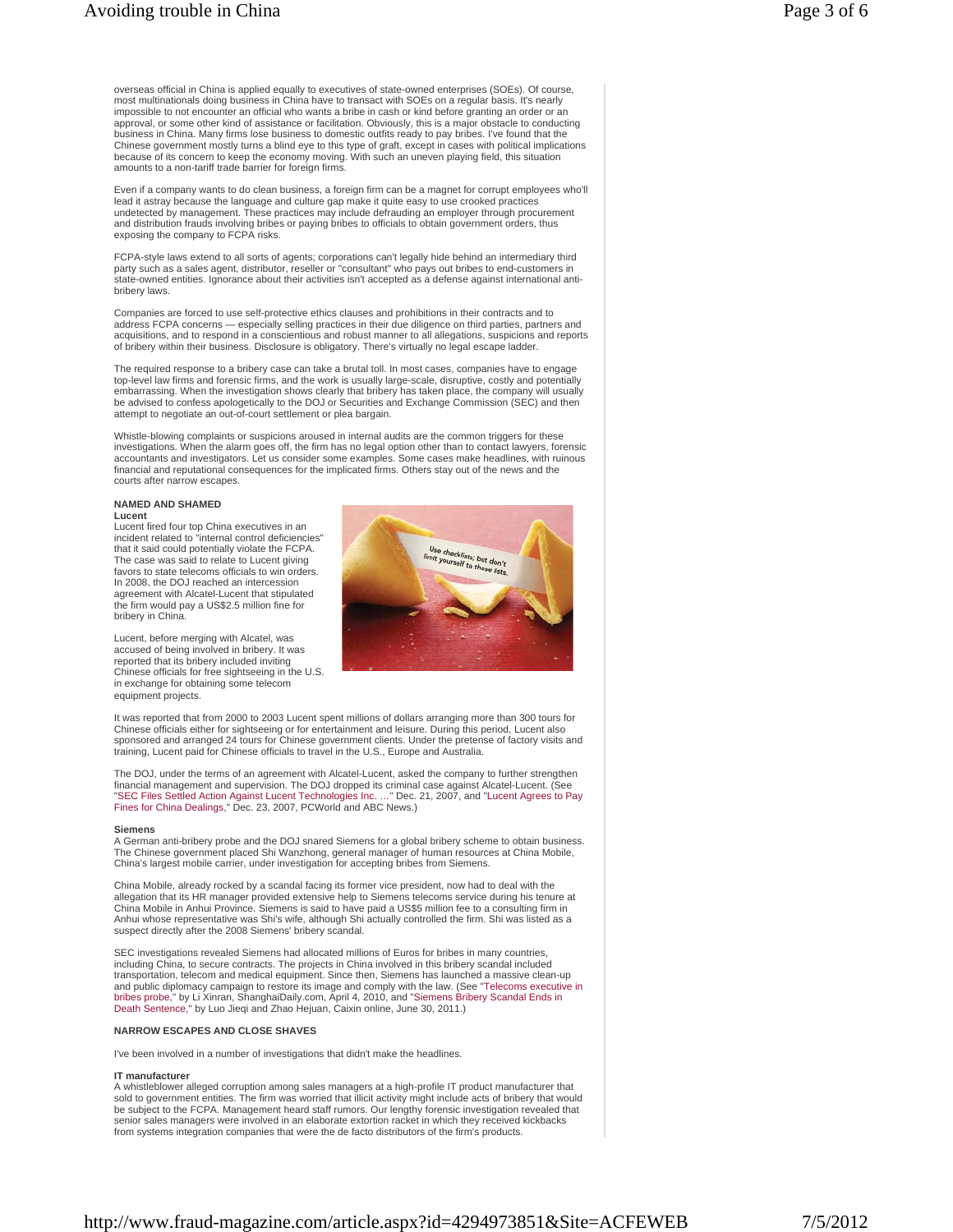the kickback in secret, with "side contracts."

In this case, the sales leaders purposely aroused worries about bribes to officials. He thought that the firm would prefer not to investigate something that could lead to an FCPA case. In fact, it was a massive distribution fraud involving kickbacks extorted by their employees. The ringleader was a gambling addict with gang connections. He spent most of his ill-gotten gains on trips to casinos in Macau where he had affiliations with the triad (underground Chinese criminal groups).

government orders, so they can earn large sums of money from installing IT systems. Sales managers of the IT manufacturer will choose which integrators to go with and extort payments from them. They conduct

Internal controls failed to detect and prevent malfeasance. Older and senior management overwhelmed a young internal due diligence team and controlled lower-level staff. Management's sales arguments always won against control and compliance logic. A negligent country manager gave tacit nods and winks. Our investigation led to dismissals, contract terminations and substantial write-downs on discredited, risky deals.

We used a multi-disciplined approach in the investigation, which combined extensive online and database trawls; office searches; multi-jurisdictional records retrieval and analysis; computer forensics and massive e-reviews; internal interviews; audit and transaction analysis; handwriting analysis; analysis of forged "chops" (chops, or seals, are used to authorize documents in China by stamping); external undercover inquiries; and simultaneous, multi-location, cross-border surveillance actions. U.S. lawyers, who were specialized in FCPA cases, oversaw the case under attorney privilege.

A typical IT contract involves multiple entities, which provides abundant opportunities to insert parties into the process representing deal "stakeholders" such as salespersons and officials. The complex structure and esoteric nature of IT deals makes it hard for auditors to judge those services that are vital to the deal and those that have been inserted unnecessarily.

The contract documents available to fraud examiners and auditors may look flawless, but the illicit stakeholder interests are hidden away behind the immaculate paperwork. Entities owned by the "stakeholders" have no direct contract with the firm. So internal controllers and external auditors easily missed the scams.

To fight this, the firm should have a field audit and investigation team with a CFE's nose for a bad smell either placed in-house or as a third-party service who understands such nested relationships and processes and can uncover the people behind these illicit processes and loopholes.

**Industrial equipment maker**<br>A U.S. multinational industrial equipment manufacturer with a plant in China learned that its China managing director (MD), general manager, CFO, production chief and chief engineer were all involved in various fraud rackets. After the company investigated the fraud, it dismissed them and hired new managers

The dismissed MD tried to regain leverage by threatening to disclose knowledge of bribery violations at the China operation. The company then reexamined the MD's tenure history in China in detail. They found there was some basis to his threats.

The firm had many SOEs among its clients. Under the corrupt MD, a local sales agent had been helping SOE bosses take pleasure trips to the U.S. The corrupt MD would officially invite SOE bosses to visit the U.S. factory. Then an SOE would add money to its purchase contract, and the local sales agent would use that money to make the travel arrangements. Officially, the SOE bosses were inspecting facilities, but in reality they only visited for a day and then headed to Las Vegas for a week of gambling and shopping. Sometimes the visits were "canceled," and the firm remitted the money back to the agent to pass to the SOE customer as a "refund."

The visit payments became routine and informal. The company functioned much like a travel agent. Eventually, the SOEs and the company's sales agent stopped writing the visit payment clauses directly into the contracts. Soon the company began giving SOEs refunds on canceled visits that were never written into the contracts. The company had no way to check if the SOE really had paid for the visits.

The company used the visit payment refunds as a tool for paying kickbacks to the SOE executives. Under the corrupt MD, the local sales agent was funneling tens of thousands of dollars straight into the pockets of these executives.

The company brought in costly FCPA-specialized legal counsel to evaluate its liability and hired our firm to investigate. We again used a multi-disciplined approach. We conducted a detailed e-review of management and staff emails; researched online sources and databases; retrieved and analyzed incorporation records and personal records in China, Hong Kong and the U.S.; analyzed traffic on company-owned Chinese mobile accounts; and conducted internal interviews with managers, the distribution agent, key third parties and external human-source inquiries in China.

We also conducted a detailed e-review of the corrupt MD's email data and uncovered details of the visit payment transactions. We interviewed the sales agent and our client's local staff to ascertain their practices. The corrupt MD was well aware of the kickbacks.

The local sales agent, under legal advice, lost his exclusive agency agreement, and our client introduced tough new controls to curb illicit sales practices. Over the following months, the company dismissed several more staff who were associated with the scheme. The company didn't prosecute.

#### **IMPORTANT POINTS FROM THESE CASES**

In these cases, the ability to conduct CFE-style e-reviews and document reviews was crucial to solving the puzzles, but they had to be done with material in a mixture of Chinese and English.

You can do the following:

- Regardless of the countries in which you work, you must understand how business processes work and where the fraud opportunities are. Always think like a fraudster.
- Focus your attention on the people. The morale of ordinary workers is always a useful barometer.
- Use checklists; but don't limit yourself to those lists.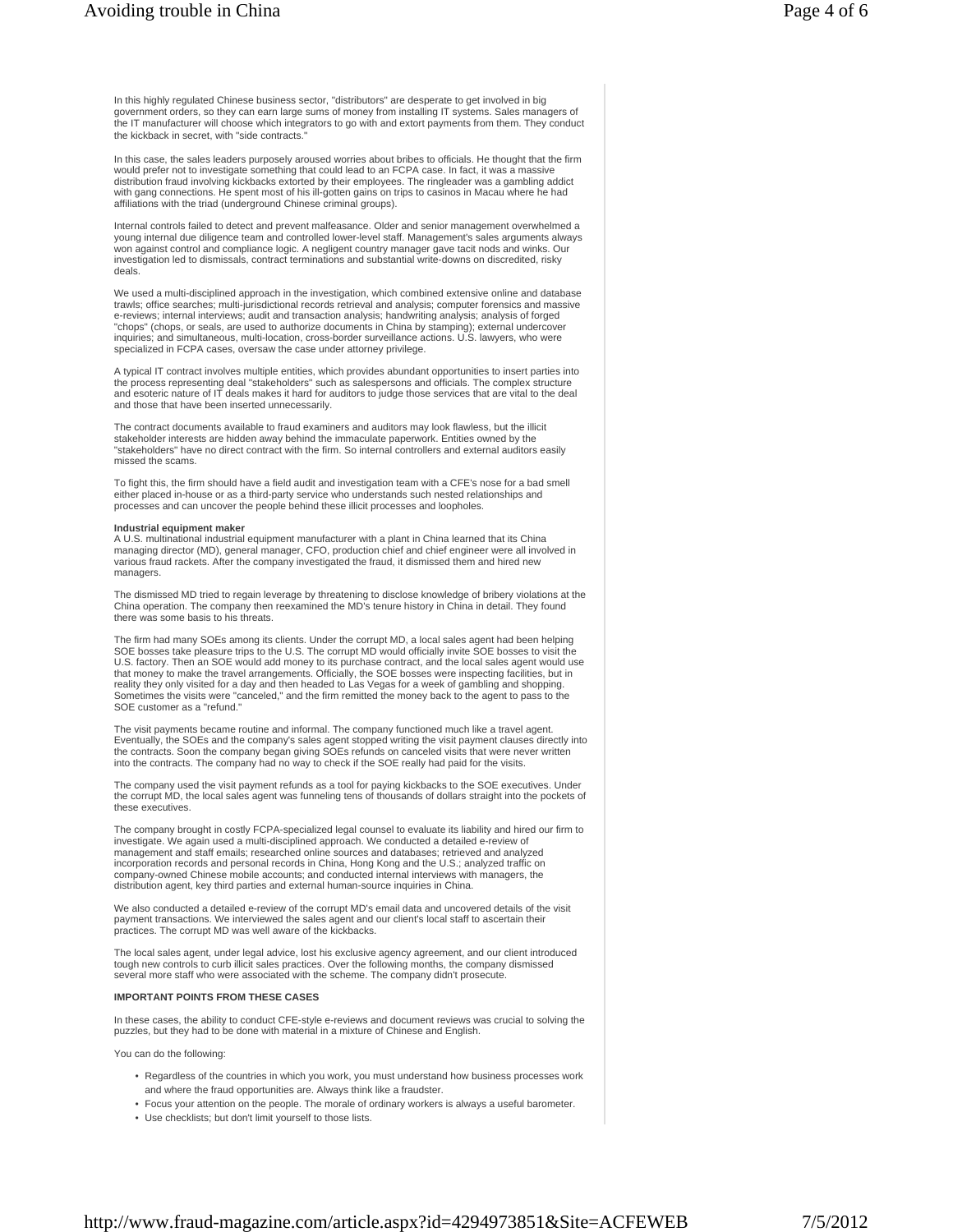

# Don't exclusively trust the Chinese legal tax receipts ("fapiao"), which are widely falsified and misused. They tell you almost nothing certain about transactions.

- Warehouse records and vehicle logs may be better places to look for clues, names, addresses, phone numbers, etc. •
- Pay attention to the physical surroundings, the people, the goods and other objects. •
- Talk not only to managers but to junior people, too: drivers, janitors, gatekeepers, warehousemen, guards, shop-floor workers. They know things.

## **TYPICAL CORRUPTION CLUES**

• A long-term supplier vanishes, replaced by a new supplier with higher prices and higher volume.

•

- A buyer fails to respond to a decline in market prices or buys a large volume just before a foreseeable fall in market price.
- An employee never complains about pay, while turnover of other staff in the company is high, and morale is low.
- Favorable payment terms are given to certain suppliers.
- The morale of most employees is low, and people are evasive when questioned.
- There's gossip about rich lifestyles, property purchases, luxury cars and expensive holidays.
- The numbers for certain transactions are conveniently round.

These are just a few corruption clues. There's no magic list; you must play detective every time!

# **E-REVIEWS**

E-reviews are increasingly important in Chinese white-collar crime investigations, especially in cases that raise FCPA concerns. Much communication about bribery is furtive, but you can find it.

Review the obvious: email traffic and work files (Word, Excel, PowerPoint, Adobe files, etc). But you also need to review the less obvious, such as online chats and SMS (text) exchanges. This data is often harder to get at, but sometimes produces useful results.

Chinese people often mingle languages (for example, Chinese with English at a U.S. firm or German with Chinese at a German firm) even a single phrase or sentence. File names may be a mix of Chinese and English, which causes havoc for keyword searches.

They use trans-lingual slang and jargon. For example, a Chinese word may be transliterated from Chinese characters into Roman letters (such as水分, which means moisture — a euphemism for a bribe becomes "shuifen" in English) and is then used within English messages in a special way. Or an English name may be transliterated into Chinese characters that sound similar to the English but with a completely different meaning.

They often use Chinese-language euphemisms and innuendo. Terms like "service fee," "labor fee" and "transport fee" are sometimes code words for bribes.

Consequently, the fraud examiner or e-reviewer requires a good knowledge of both languages and of the actual business processes (not just the official on-paper business model) within entities.

#### **PREVENTATIVE MEASURES**

To reduce the risks of violating the anti-bribery laws, companies are encouraged to adopt the following measures.

#### **Due diligence with an FCPA focus**

The pressure of anti-bribery legislation on corporations is forcing them to give prominence to the FCPA in their due diligence on partners, acquisitions, distributors, etc. They need to do it with CFEs' eyes. For example, investigative due diligence must include discreet inquiries into sales practices and into ties to government officials, while financial due diligence must look out for signs of slush funds, unusual agent fees and numbers that are too round.

During an acquisition, a firm needs to identify any part of the target's business that's won via bribery and discard it. This could mean reducing the acquisition's value.

#### **Internal controls**

Senior management must fully support the internal control function. Otherwise, commercial departments easily overrule the findings of controllers or blame them for lost business. Internal auditors must easily overrule the findings of controllers or blame them for lost business. Internal auditors must understand commercial issues and operational processes. They must be able to conduct field inquiries on suppliers or distributors and go beyond clerical accounting.

#### **Checks and balances**

A number of people should make buying and sales decisions together. Don't allow individual buyers or sales representatives an exclusive interface with third-party suppliers and customers.

#### **Policing third parties**

Conduct regular field audits on important suppliers and distributors to ensure their operations and clients are real and not phantoms. It's not enough to obtain copies of business licenses and certificates because they can be easily faked. The right to audit — even random audits — should be written into business contracts.

## **Code of conduct and contracts**

The company must produce a code of conduct, code of ethics or business practices statement tailored to China and expressed bilingually. You can't just disseminate your global code in English. Weave the key provisions of the code into all contracts with employees, suppliers, distributors, resellers, all types of agents and joint-venture partners.